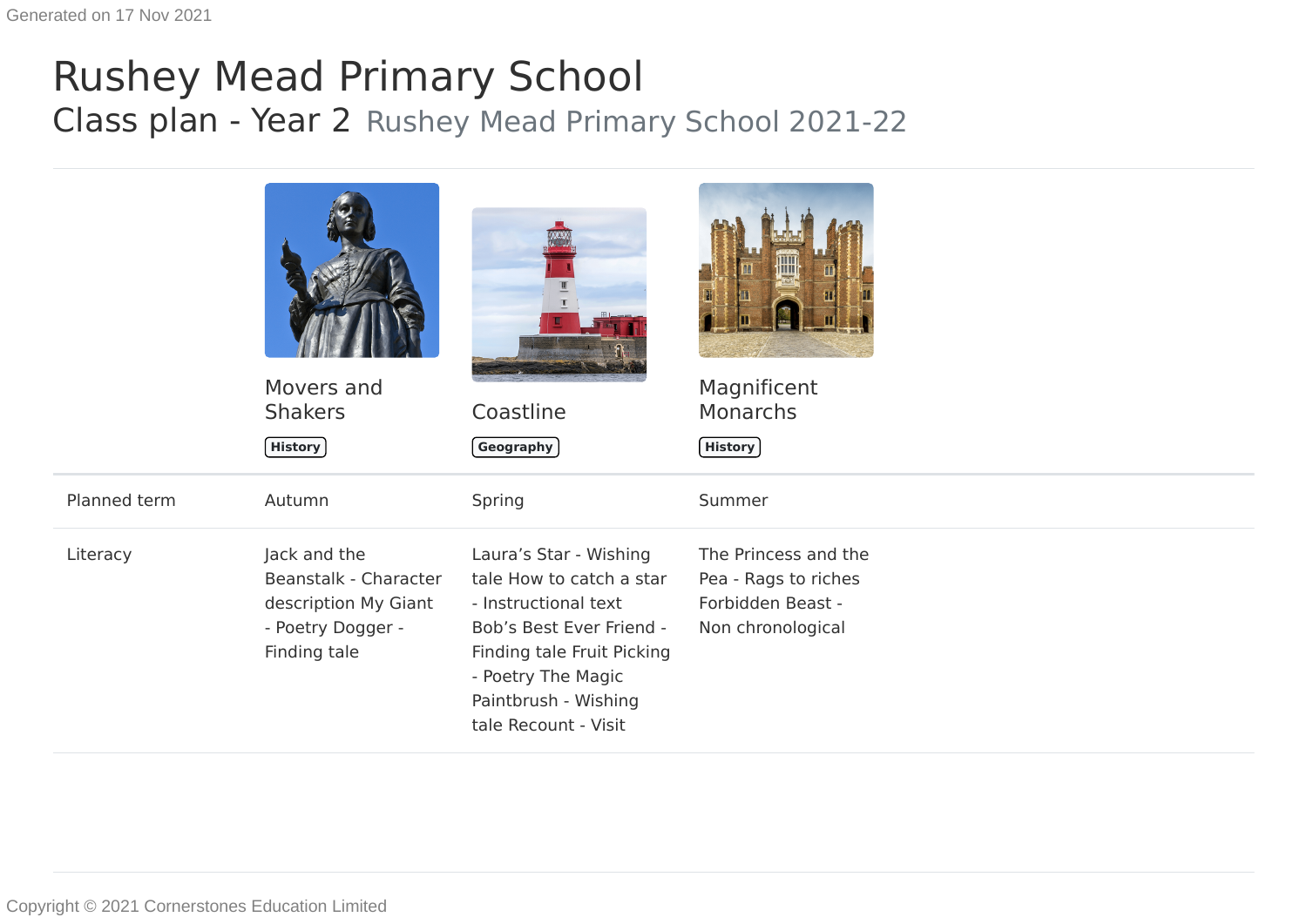Generated on 17 Nov 2021

| <b>Cross Curricular</b><br>Literacy | Biographies;<br>Newspaper reports;<br>Persuasive posters;<br>Speeches                                                                                                                                       | Descriptions; Adventure<br>narratives; Non-<br>chronological reports;<br>Persuasive writing                                                                                                              | Information leaflets;<br>Kennings poems;<br>Comic strips                                                                                                                                                    |
|-------------------------------------|-------------------------------------------------------------------------------------------------------------------------------------------------------------------------------------------------------------|----------------------------------------------------------------------------------------------------------------------------------------------------------------------------------------------------------|-------------------------------------------------------------------------------------------------------------------------------------------------------------------------------------------------------------|
| <b>Mathematics</b>                  | Maths No Problem!<br>This research-based<br>approach emphasises<br>problem solving and<br>utilises pupils' core<br>competencies to<br>develop a relational<br>understanding of<br>mathematical<br>concepts. | Maths No Problem! This<br>research-based<br>approach emphasises<br>problem solving and<br>utilises pupils' core<br>competencies to<br>develop a relational<br>understanding of<br>mathematical concepts. | Maths No Problem!<br>This research-based<br>approach emphasises<br>problem solving and<br>utilises pupils' core<br>competencies to<br>develop a relational<br>understanding of<br>mathematical<br>concepts. |
| Science                             | Humans Living things<br>and their habitats                                                                                                                                                                  | Use of Everyday<br><b>Materials Plants</b>                                                                                                                                                               | Animals                                                                                                                                                                                                     |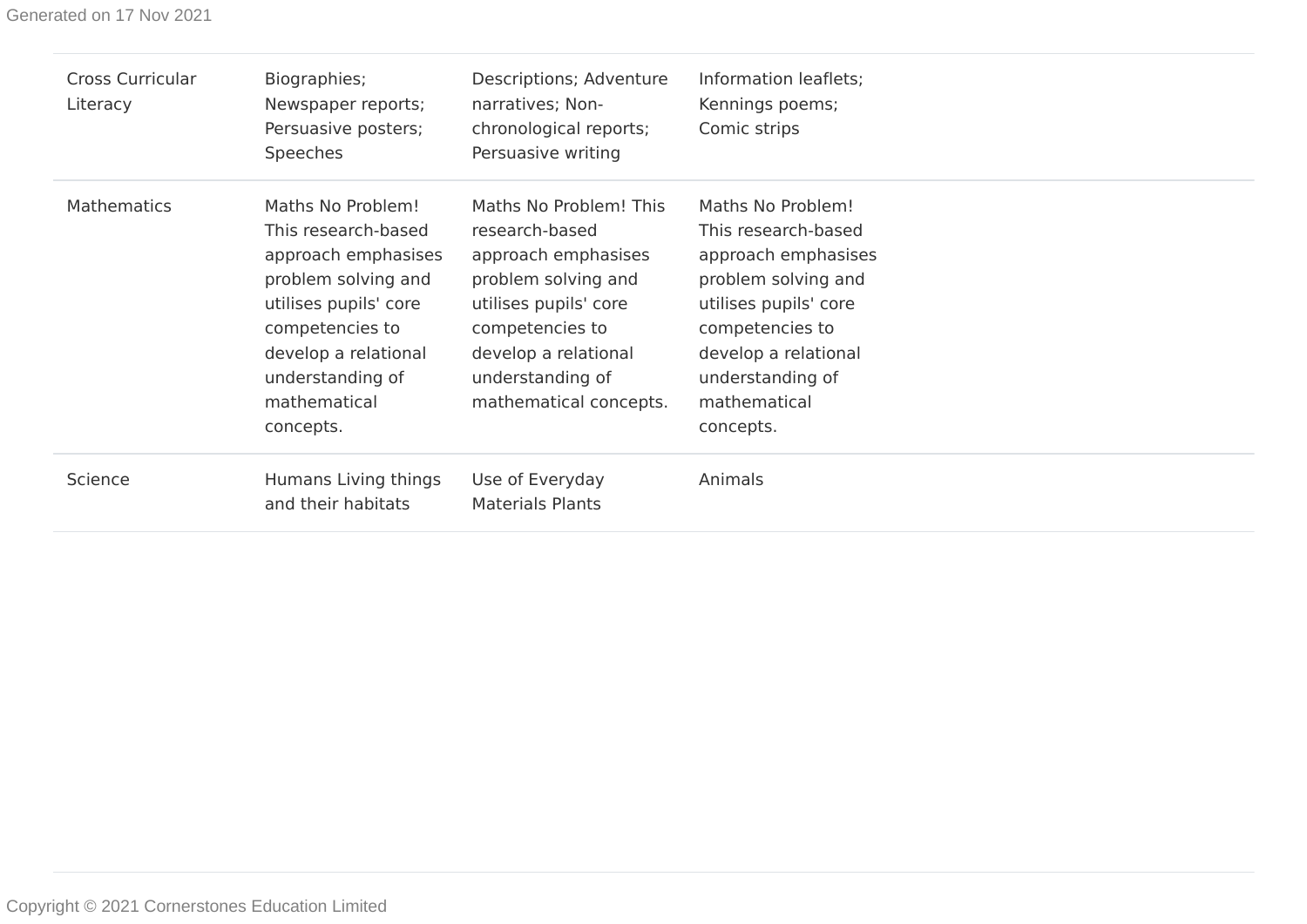| Geography | Historical landmarks;<br>Significant places.<br>[Let's Explore the<br>World] - Using an<br>atlas; Using a<br>compass; Using map<br>keys; Locating the<br>equator, Northern<br>and Southern<br>Hemispheres and<br>North and South<br>Poles; Hot, temperate<br>and cold places;<br><b>Comparing England</b><br>to Somalia;<br>Sustainability;<br>Fieldwork | Maps, globes and<br>atlases; World seas and<br>oceans; Human and<br>physical features;<br>Locational language;<br>Compass directions;<br>Physical processes -<br>erosion; Changes over<br>time; Tourism | Significant places -<br>royal residences                                                                                                                                                                                                                                                         |
|-----------|----------------------------------------------------------------------------------------------------------------------------------------------------------------------------------------------------------------------------------------------------------------------------------------------------------------------------------------------------------|---------------------------------------------------------------------------------------------------------------------------------------------------------------------------------------------------------|--------------------------------------------------------------------------------------------------------------------------------------------------------------------------------------------------------------------------------------------------------------------------------------------------|
| History   | <b>Historical models;</b><br>Exploring<br>significance; Local<br>historically significant<br>person; Historical<br>vocabulary;<br>Chronology and<br>timelines; Historically<br>significant artists,<br>activists, explorers,<br>monarchs and<br>scientists; Facts and<br>opinions; Memorials;<br>Significant people -                                    | Jobs in the past;<br>Significant people -<br>Captain Cook                                                                                                                                               | Historical vocabulary;<br>Historical periods;<br>Timelines; Power and<br>rule; Historical<br>artefacts; Significant<br>people - Alfred the<br>Great, William the<br>Conqueror; Henry<br>VIII, Elizabeth I,<br>Queen Victoria,<br>Elizabeth II; Bayeux<br>tapestry; Feudal<br>system; Actions and |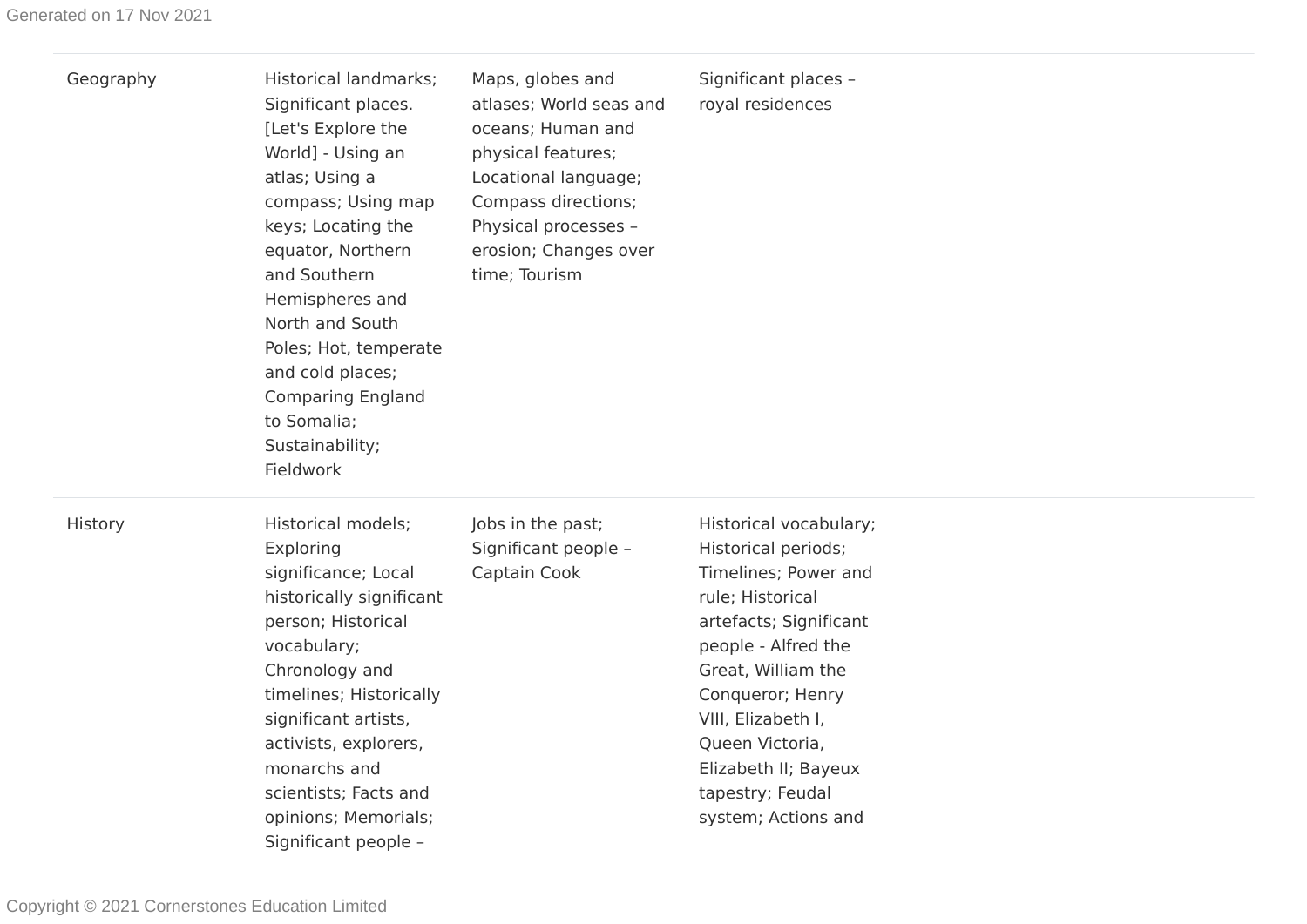Captain James Cook, Christopher Columbus, Claude Monet, Elizabeth Fry, Emmeline Pankhurst, Florence Nightingale, Henry VIII, Isaac Newton, Joseph Lister, Mahatma Gandhi, Marie Curie, Martin Luther King Jr, Mary Anning, Neil Armstrong, Paul Cezanne, Queen Victoria, Roald Amundsen, Rosa Parks, Vasco da Gama, Vincent van Gogh, William Shakespear e

impact; Historical models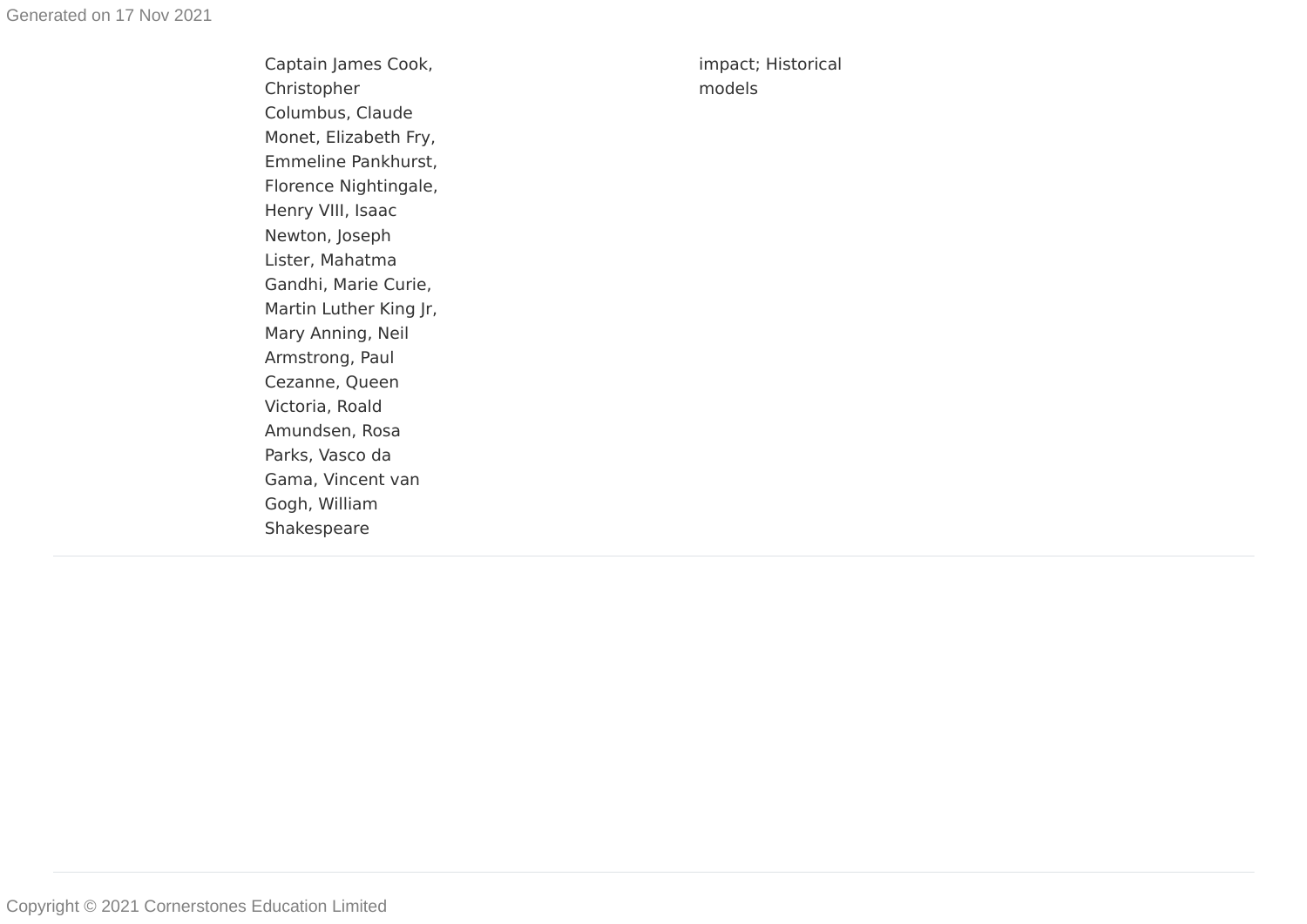Computing Digital Literacy - Selfimage and identity. Describe and explore ways in which people make themselves look differently online. Computer Science - Coding with Hello Ruby and Scratch Jr. - Introduction to block programming. Data Handling - Creating tally charts and pictograms Information technology - Word processing Information technology - Digital art

Information technology - Using the internet safely and conducting simple searches. Digital Literacy - Privacy and Security - To recognise that content on the internet can belong to other people. Computer Science - Programming through the use of Scratch Jr. and Turtle Logo. Data Handling - Bar charts Information technology - Presentational skills by adding dialogue and images. Information technology - To create multiple animations Information technology - To write and record a script.

Significant individual - Ada Lovelace Information technology - Develop multimedia skills by creating an Ebook. Computer Science - Understand what algorithms are through the use of Scratch Jr. Digital Literacy - Online relationships Information technology - Sound Information technology - Augmented reality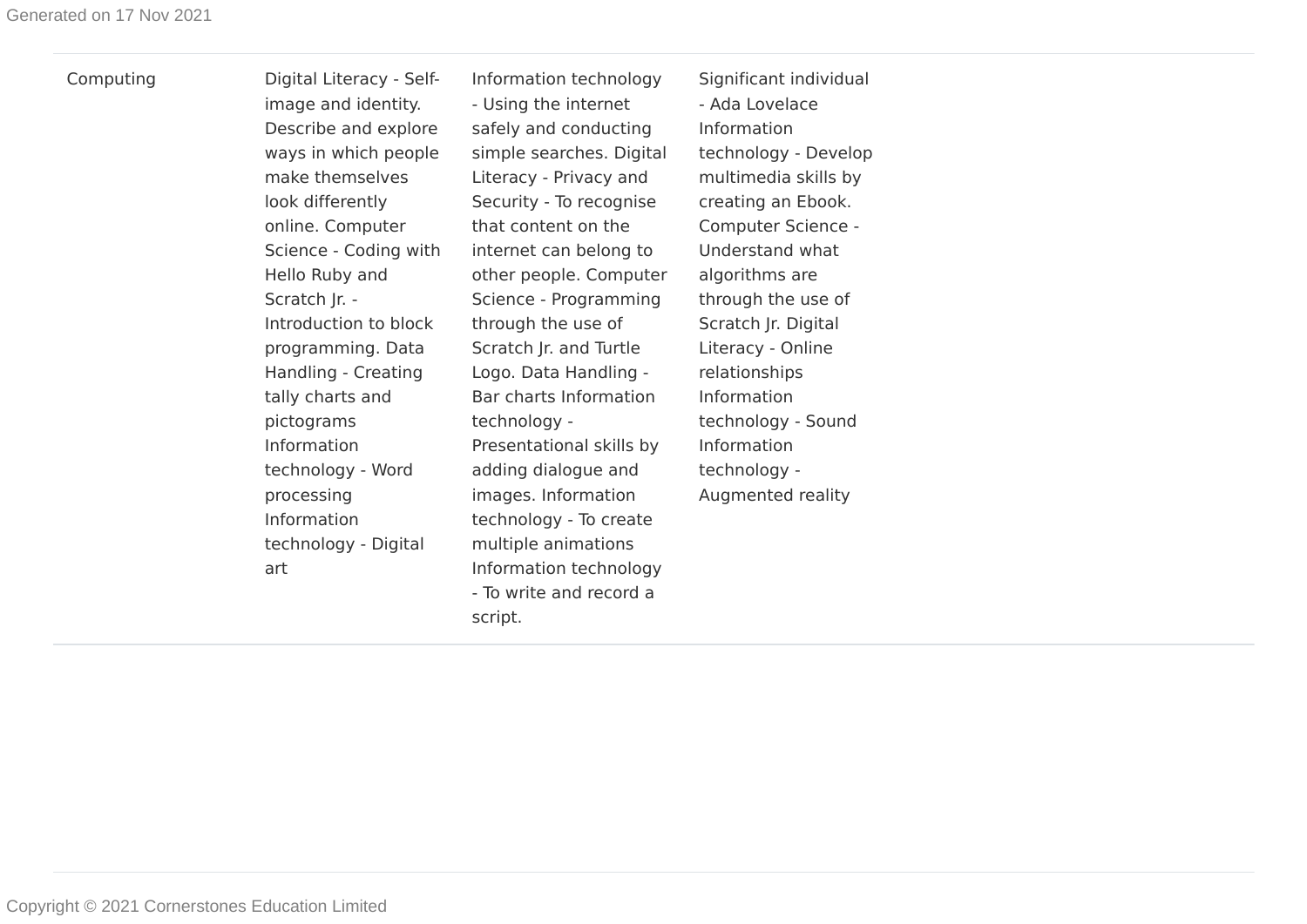| Art and design           | [Mix It (Y2)] - Colour<br>theory; Colour wheel;<br>Primary and<br>secondary colours.<br>[Still Life] - Still life;<br>Colour study;<br>Compositions | Materials and<br>techniques. [Flower<br>Head] - Analysing<br>artwork; Exploring<br>visual elements -<br>colour, shape, form,<br>texture and pattern;<br>Significant artist - Yayoi<br>Kusama; Drawing;<br>Printmaking; 3-D forms | [Portraits and Poses] -<br>Portraiture; Royal<br>portraits; Sketching;<br>Digital artwork                     |  |
|--------------------------|-----------------------------------------------------------------------------------------------------------------------------------------------------|----------------------------------------------------------------------------------------------------------------------------------------------------------------------------------------------------------------------------------|---------------------------------------------------------------------------------------------------------------|--|
| Design and<br>technology | [Remarkable Recipes]<br>- Sources of food;<br>Kitchen tools;<br>Reading recipes;<br>Hygiene rules;<br>Making a school meal                          | [Beach Hut] - Structures<br>- strengthening and<br>joining                                                                                                                                                                       |                                                                                                               |  |
| Religious education      | Hindu gods; Navratri<br>traditions;<br>Celebration<br>Christmas; Advent;<br>Joy                                                                     | Hanukkah traditions<br>and customs;<br>Hanukkiah; Miracles<br>Prayer; Features of<br>mosques; Worship                                                                                                                            | Marriage; Sikh<br>weddings; Traditions<br>and customs; Love<br>New Year;<br>Compassion; Thanks;<br>The future |  |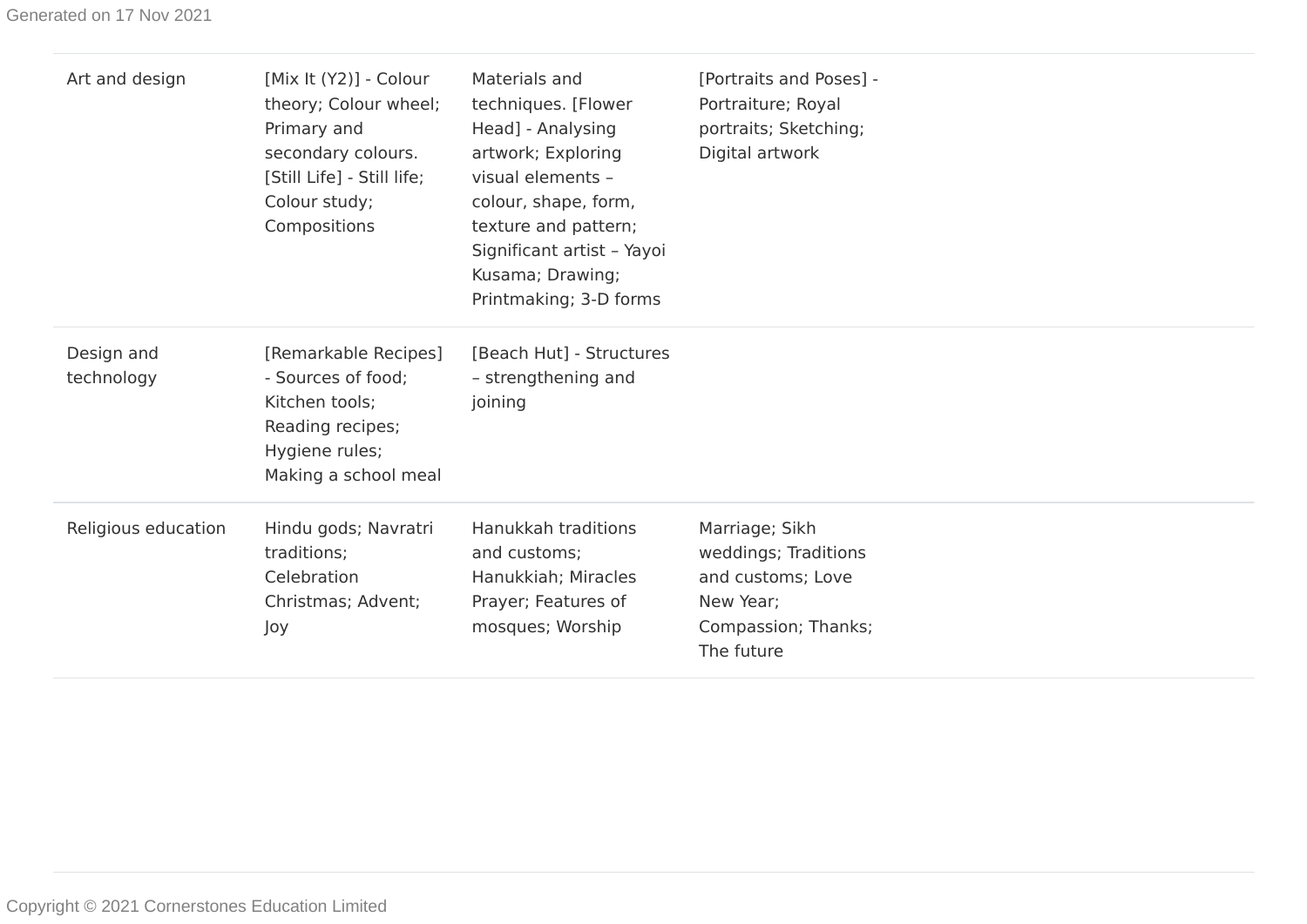Music Charanga Hands, Feet , Heart Children learn to sing, play, improvise and compose with this song, children will listen and appraise different styles of South African music. HoHoHo! Unit of Work that builds on previous learning. All the learning is focused around one song: Ho Ho Ho - a Christmas song. Children will Listen & Appraise other styles of music and continue to embed the interrelated dimensions of music through games, singing and playing.

Sea shanties Charanga I Wanna Play In A Band is a Rock song written especially for children.. Learn about singing and playing together in an ensemble. As well as learning to sing, play, improvise and compose with this song, children will listen and appraise classic Rock songs. Charanga Zootime All the learning is focused around one song: Zootime. The material presents an integrated approach to music where games, the interrelated dimensions of music (pulse, rhythm, pitch etc), singing and playing instruments are all linked. The focus is on musical learning; the integration of musical learning/practice is key when delivering music lesson. Music must be taught musically; pupils and teachers need to be active musicians.

Charanga Friendship Song. Improvise, compose and perform. Charanga Reflect, Rewind, Replay This Unit of Work consolidates the learning that has occurred during the year. All the learning is focused around revisiting songs and musical activities, a context for the History of Music and the beginnings of the Language of Music.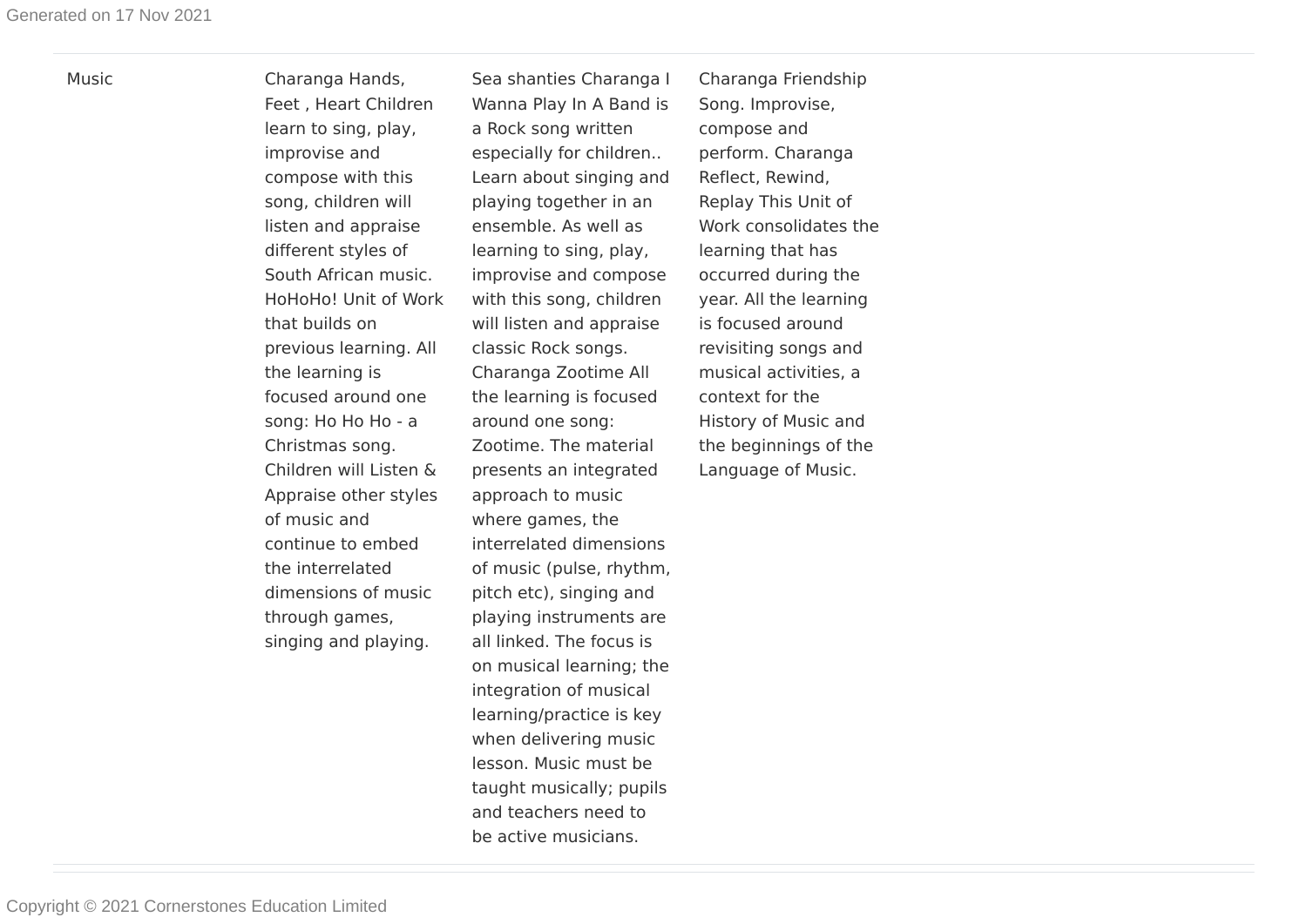Generated on 17 Nov 2021

| Physical education                           | <b>Invasion Games Skills</b><br>Throwing & Catching<br><b>Skills</b>                                                                                                                                                                                                          | Attacking & Defending<br>Skills Bat & Ball Skills<br>Gymnastics                                                                                                                                                                                 | <b>Athletics Multi Skills</b><br>Orienteering                                                                                                                                                                                                                                            |
|----------------------------------------------|-------------------------------------------------------------------------------------------------------------------------------------------------------------------------------------------------------------------------------------------------------------------------------|-------------------------------------------------------------------------------------------------------------------------------------------------------------------------------------------------------------------------------------------------|------------------------------------------------------------------------------------------------------------------------------------------------------------------------------------------------------------------------------------------------------------------------------------------|
| Personal, social and<br>health education     | Modern day<br>significant people                                                                                                                                                                                                                                              | Special people; Staying<br>safe; Strengths and<br>goals                                                                                                                                                                                         |                                                                                                                                                                                                                                                                                          |
| Relationships and<br><b>Health Education</b> | Making friends;<br>feeling lonely and<br>getting help<br>Managing secrets;<br>resisting pressure<br>and getting help;<br>recognising hurtful<br>behaviour<br>Recognising things in<br>common and<br>differences; playing<br>and working<br>cooperatively;<br>sharing opinions | Belonging to a group;<br>roles and<br>responsibilities; being<br>the same and different<br>in the community The<br>internet in everyday<br>life; online content and<br>information What<br>money is; needs and<br>wants; looking after<br>money | Why sleep is<br>important; medicines<br>and keeping healthy;<br>keeping teeth<br>healthy; managing<br>feelings and asking<br>for help Growing<br>older; naming body<br>parts; moving class<br>or year Safety in<br>different<br>environments; risk<br>and safety at home;<br>emergencies |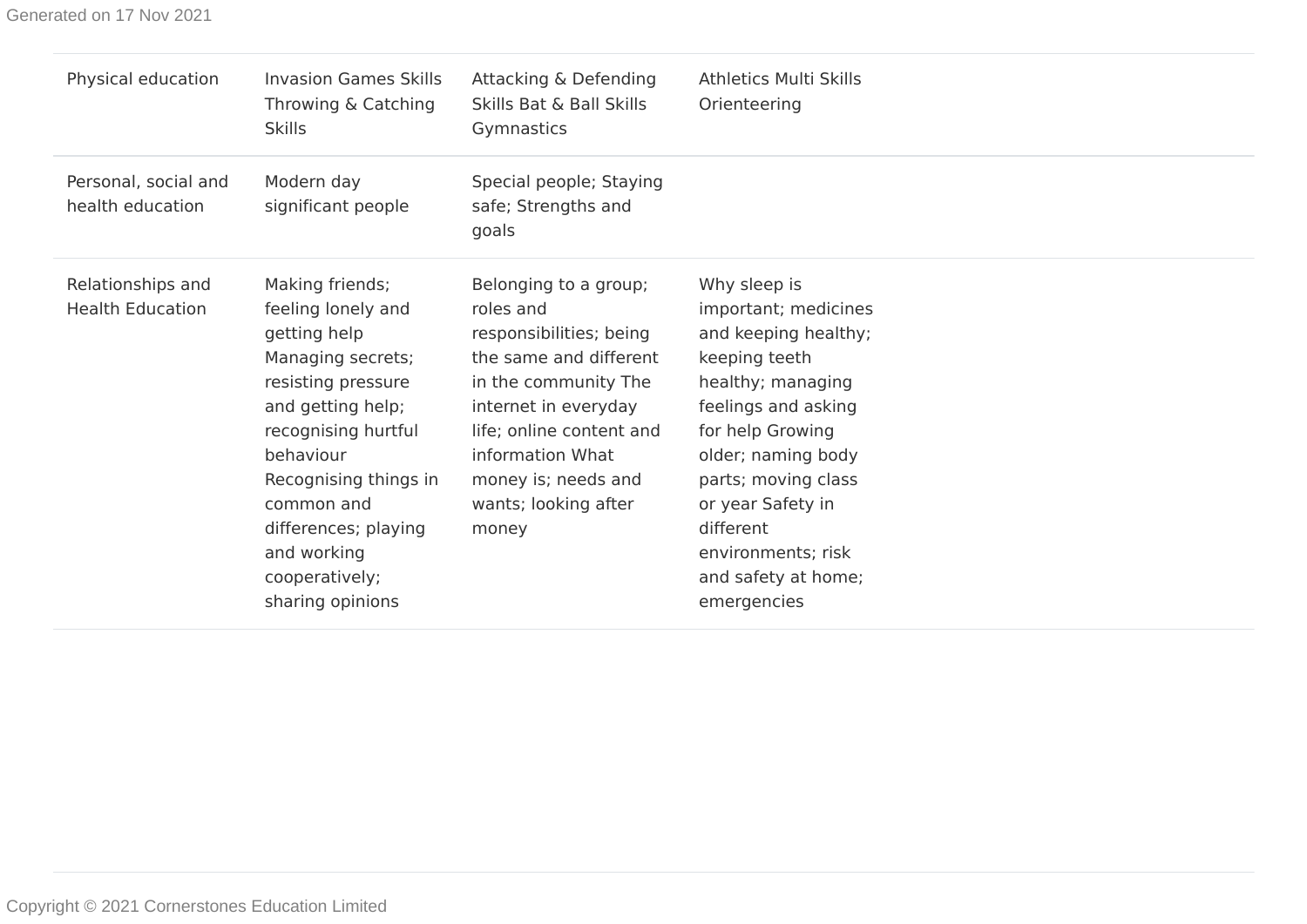| No Outsiders -<br>Preparing children<br>for life in modern<br><b>Britain</b> | Autumn 1: The Great<br>big book of families<br>by M. Hoffman - To<br>understand what<br>diversity is Autumn 2:<br>The First Slodge by<br>Jeanne Willis - To<br>understand how we<br>share the world | The Odd Egg by Emily<br>Gravett - To understand<br>what makes someone<br>feel proud                                                    | Summer 1: Blown<br>Away by Rob<br>Biddulph - To be able<br>to work with<br>everyone in my class<br>Summer 2: What the<br>Jackdaw saw by Julia<br>Donaldson and Nick<br>Sharratt - To feel<br>proud of being<br>different |
|------------------------------------------------------------------------------|-----------------------------------------------------------------------------------------------------------------------------------------------------------------------------------------------------|----------------------------------------------------------------------------------------------------------------------------------------|--------------------------------------------------------------------------------------------------------------------------------------------------------------------------------------------------------------------------|
| Oracy                                                                        | Autumn 1: Presenting<br>- Chefs. Presenting a<br>cooking show.<br>Autumn 2: Hot<br>seating (expert talk)                                                                                            | Spring 1: Debate -<br>Beach Hut. Which<br>materials would be best<br>to make a beach hut?<br>Spring 2: Documentary<br>- Skegness trip. | Summer 1: Role Play<br>- A day in the life of a<br>monarch. Summer 2:<br>Let's pretend - zoo<br>keeper - How to look<br>after animals? What<br>do they need to<br>survive? etc.                                          |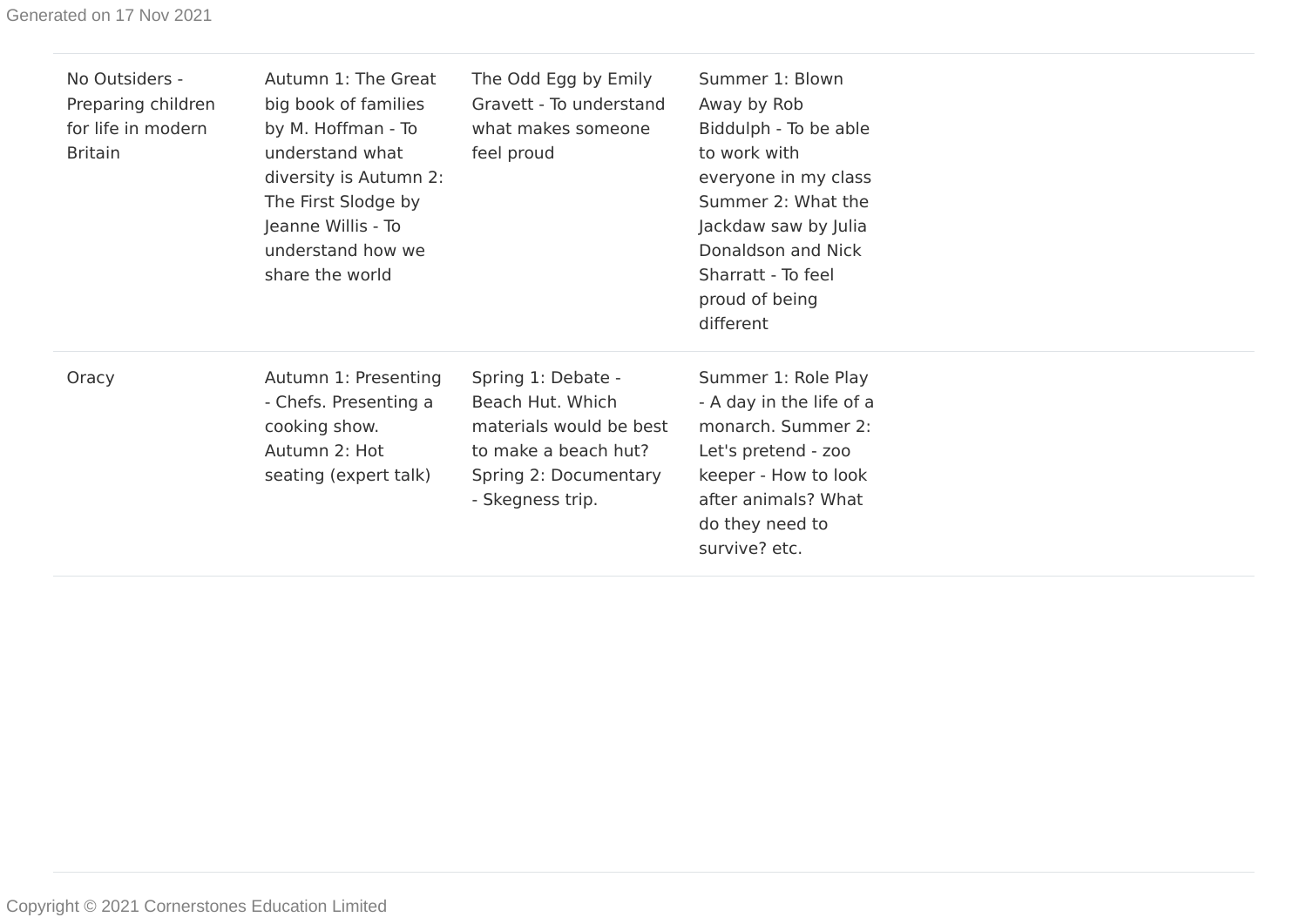| Skills Builder -<br><b>Essential Life Skills</b> | Autumn 1: Listening -<br>Learners listen to<br>others and can ask<br>questions if they<br>don't understand<br>Autumn 2: Speaking -<br>Learners speak<br>clearly to individuals<br>and small groups<br>they do not know | Spring 1: Problem<br>Solving - Learners<br>complete tasks by<br>explaining problems to<br>someone for advice if<br>they need Creativity -<br>Learners imagine<br>different situations and<br>can bring them to life in<br>different ways Spring 2:<br>Teamwork - Learners<br>work well with others by<br>being on time and<br>reliable | Summer 1: Aiming<br>High - Learners work<br>with care and<br>attention to detail<br>Leadership - Learners<br>know how to<br>recognise others'<br>feelings about<br>something Summer<br>2: Staying Positive -<br>Learners keep trying<br>when something goes<br>wrong |
|--------------------------------------------------|------------------------------------------------------------------------------------------------------------------------------------------------------------------------------------------------------------------------|----------------------------------------------------------------------------------------------------------------------------------------------------------------------------------------------------------------------------------------------------------------------------------------------------------------------------------------|----------------------------------------------------------------------------------------------------------------------------------------------------------------------------------------------------------------------------------------------------------------------|
| Memorable<br>experience                          | Studying a local<br>historically significant<br>person. [Still Life] -<br>Gallery visit.<br>[Remarkable Recipes]<br>- Exploring where<br>food comes from                                                               | Coastal visit. [Beach<br>Hut] - Investigating<br>beach huts. [Flower<br>Head] - Flowers and<br>flower art                                                                                                                                                                                                                              | <b>English and British</b><br>monarchy timeline.<br>[Portraits and Poses] -<br>Analysing paintings                                                                                                                                                                   |